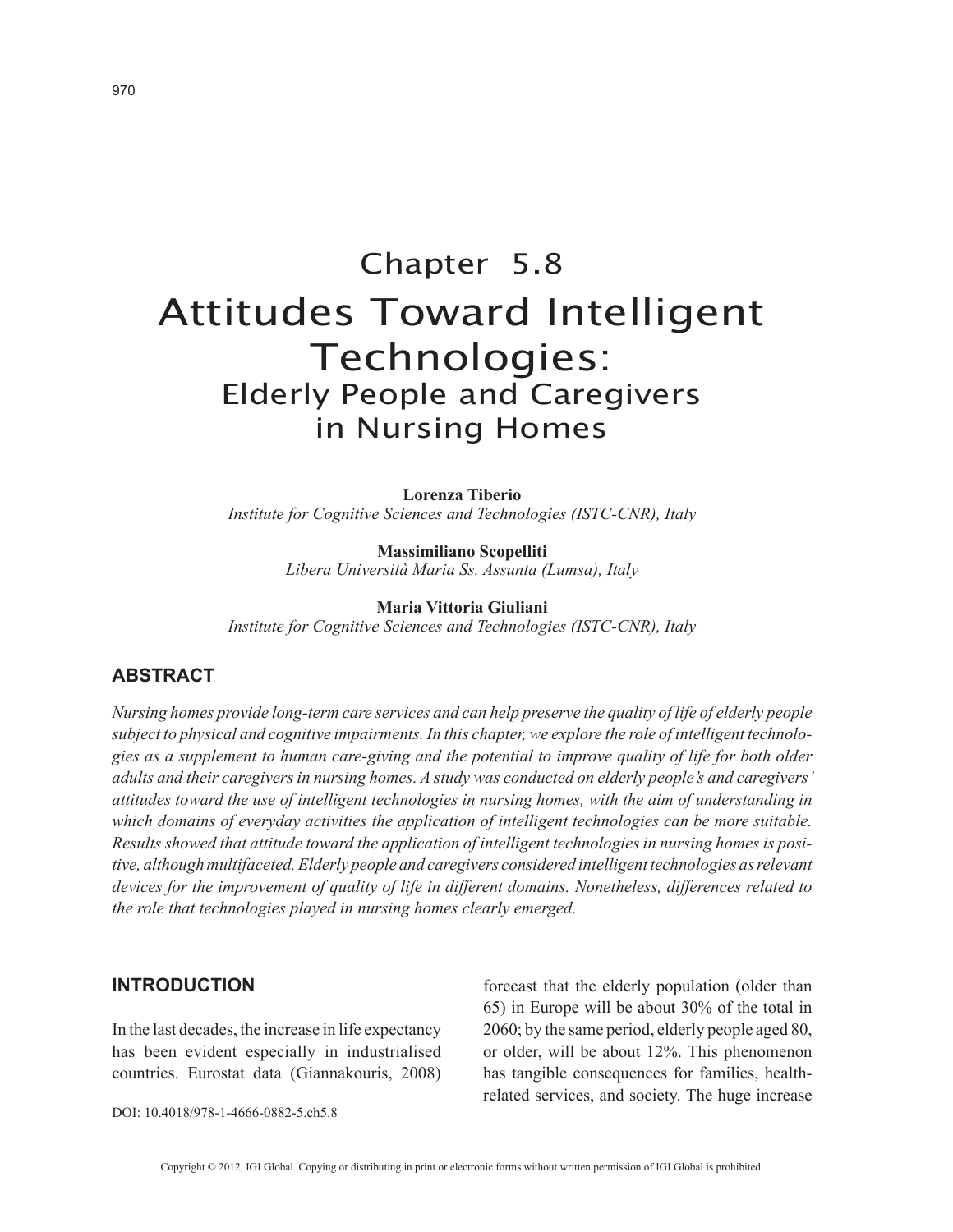in the total number of elderly people is associated with a higher incidence of physical and cognitive impairments. The older the population is, the higher the occurrence of disability, and chronic and degenerative diseases (Strandberg & Pitkälä, 2007). The consequences of the loss of competence of the elderly are manifold, ranging from social to economic, and involving different contexts of everyday life: overall, less autonomous persons are highly demanding, in terms of both human assistance and practical resources.

Frailty in elderly people has been a burden of families for decades. More recently, the change in social customs has affected family roles and practices, thus leading to a fall in informal caregiving to frail elderly, and the need for alternative solutions to this problem. Therefore, the role of an integrated network of healthcare services for the ageing population is becoming more and more important. Nursing homes are conceived as a service providing both support and rehabilitation after an incident or illness and long-term medical, nursing and social/recreational assistance to elderly people. Their aim is to promote the overall quality of life of users, which implies a focus on both physical and psychological needs (Haas, 1999; Janse et al., 2004). Several studies show that both objective (environmental, functional, and organisational features of the nursing homes) and subjective (physical, psychological, social, and cultural characteristics of people) factors – from the two-fold perspective of elderly residents and caregivers – may affect the perception of quality of life in nursing homes (Ball et al., 2000; Faulk, 1988; Kane et al., 2003; Mitchell & Kemp, 2000).

The aim of quality of life could be better achieved through the use of intelligent technologies (IT). Recently, concern about and interest in the application of IT in everyday life of older people has arisen. The huge increase in conferences and projects on this topic and the proliferation of technological solutions emphasise the potential contribution of IT to reducing elderly people's dependence on others (Cook & Hussey, 1995; Haigh

& Yanco, 2002; Labelle & Mihailidis, 2006). In addition, the role of IT in alleviating the burden of and facilitating long-term assistance for caregivers has been underlined (Czaja & Rubert, 2002).

IT are innovative devices that are highly relevant in the management of activities related to health and well-being for the elderly in nursing homes, thus promoting quality of life (Charness, Czaja, Fisk & Rogers, 2002). Haigh and Yanco (2002) have identified different factors that may lead to institutionalisation of frail elderly, and discuss the advantages of many pioneering technologies which are capable of supporting the elderly with physical, cognitive and psychological disabilities, thus reducing the negative effects of impairments in their relationship with the domestic and assistive environment.

On the one hand, IT can be a useful means to promote "ageing in place", which is highly preferred by elderly people and is related to life satisfaction and well-being (Costa-Font, Elvira & Mascarilla-Mirò, 2009; Horner & Boldy, 2008); on the other hand, IT can also be important in nursing homes, but their use should encompass a comprehensive analysis of the two-fold perspective of elderly guests and caregivers, in which both practical and psychological aspects are to be taken into account.

To this aim, in this chapter we address the issue of the potential role of IT in promoting quality of life in nursing homes from a psycho-social perspective. We first discuss the role of environmental and social factors influencing well-being in nursing homes, and current applications of IT in healthcare settings. We then propose an integrative framework for the use of IT in healthcare settings, and present our study on elderly people's and caregivers' attitudes toward the use of IT for improved quality of life.